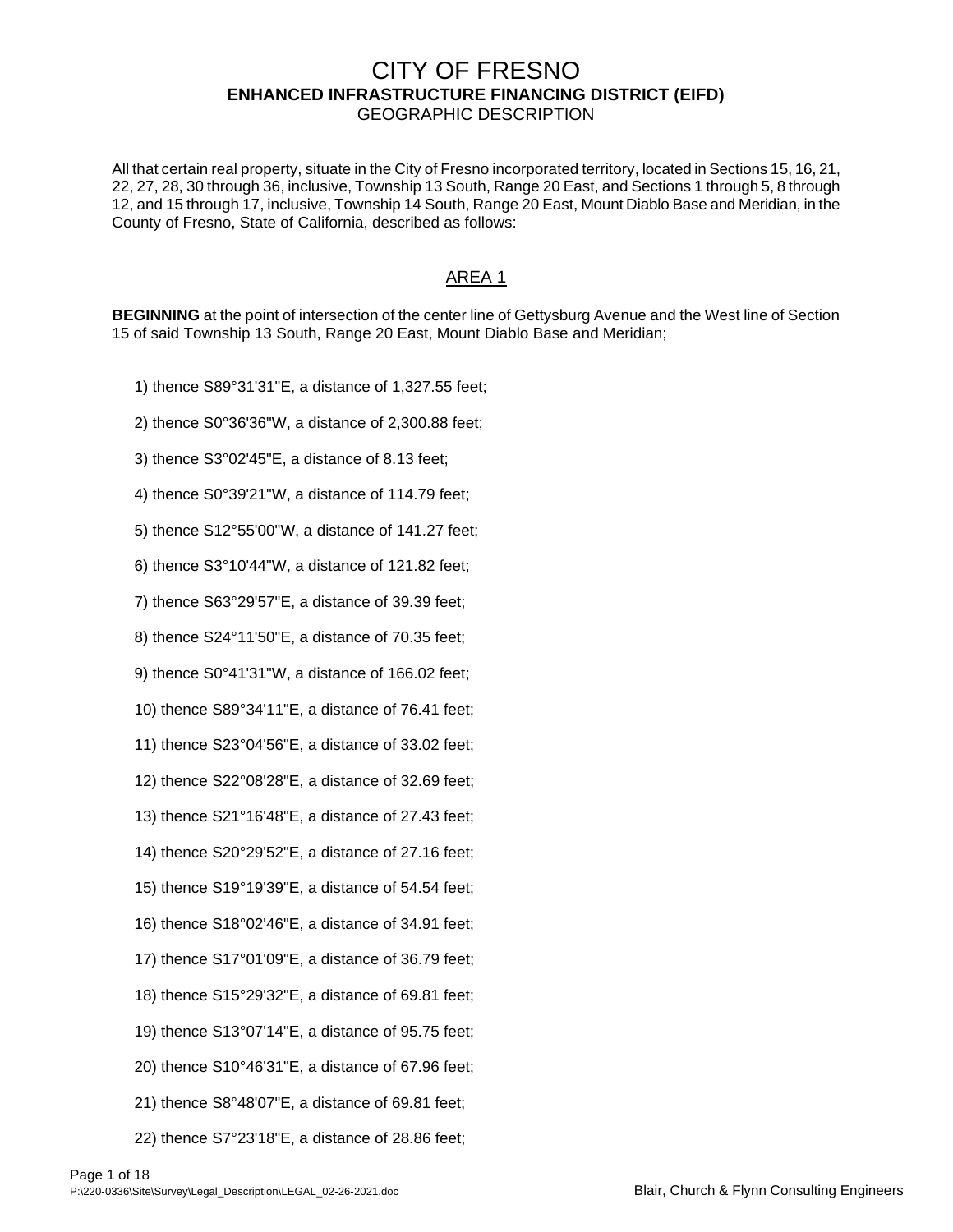- 23) thence S6°33'56"E, a distance of 28.58 feet;
- 24) thence S5°00'42"E, a distance of 411.72 feet;
- 25) thence S3°58'04"E, a distance of 126.20 feet;
- 26) thence S4°40'19"E, a distance of 145.58 feet;
- 27) thence S71°47'29"W, a distance of 34.95 feet;
- 28) thence S17°59'45"E, a distance of 172.36 feet;
- 29) thence S71°47'29"W, a distance of 86.36 feet to the beginning of a tangential curve,

30) turning to the left, along the arc of said curve, with a radius of 93.03 feet, through a central angle of 71°08'21", having a radial bearing of N18°12'31"W, and an arc distance of 115.51 feet;

- 31) thence S0°39'08"W, a distance of 101.67 feet;
- 32) thence N89°33'22"W, a distance of 875.51 feet;
- 33) thence N0°38'48"E, a distance of 632.29 feet;
- 34) thence N89°34'07"W, a distance of 664.02 feet;
- 35) thence S0°33'44"W, a distance of 662.53 feet;
- 36) thence S89°34'16"E, a distance of 1,598.54 feet;
- 37) thence N0°39'08"E, a distance of 95.82 feet;
- 38) thence N44°40'38"E, a distance of 41.54 feet;
- 39) thence N89°56'55"E, a distance of 48.77 feet;
- 40) thence S0°10'30"E, a distance of 292.13 feet;
- 41) thence S2°03'42"W, a distance of 496.24 feet;
- 42) thence N89°34'53"W, a distance of 871.14 feet;
- 43) thence S0°23'33"W, a distance of 1,095.03 feet;
- 44) thence S89°33'33"E, a distance of 130.02 feet;
- 45) thence S0°24'14"W, a distance of 427.38 feet;

46) thence, S89°36'19"E, a distance of 118.39 feet to the beginning of a non-tangential curve,

47) turning to the left, along the arc of said curve, with a radius of 70.00 feet, through a central angle of 47°29'48", having a radial bearing of S47°53'55"W, and an arc distance of 58.03 feet;

48) thence, S89°35'53"E, a distance of 72.54 feet to the beginning of a non-tangential curve,

49) turning to the right, along the arc of said curve, with a radius of 75.33 feet, through a central angle of 43°17'25", having a radial bearing of N6°03'39"E, and an arc distance of 56.92 feet to the beginning of a tangential curve,

50) turning to the left, along the arc of said curve, with a radius of 75.75 feet, through a central angle of 48°56'48", having a radial bearing of S49°21'04"W, and an arc distance of 64.71 feet;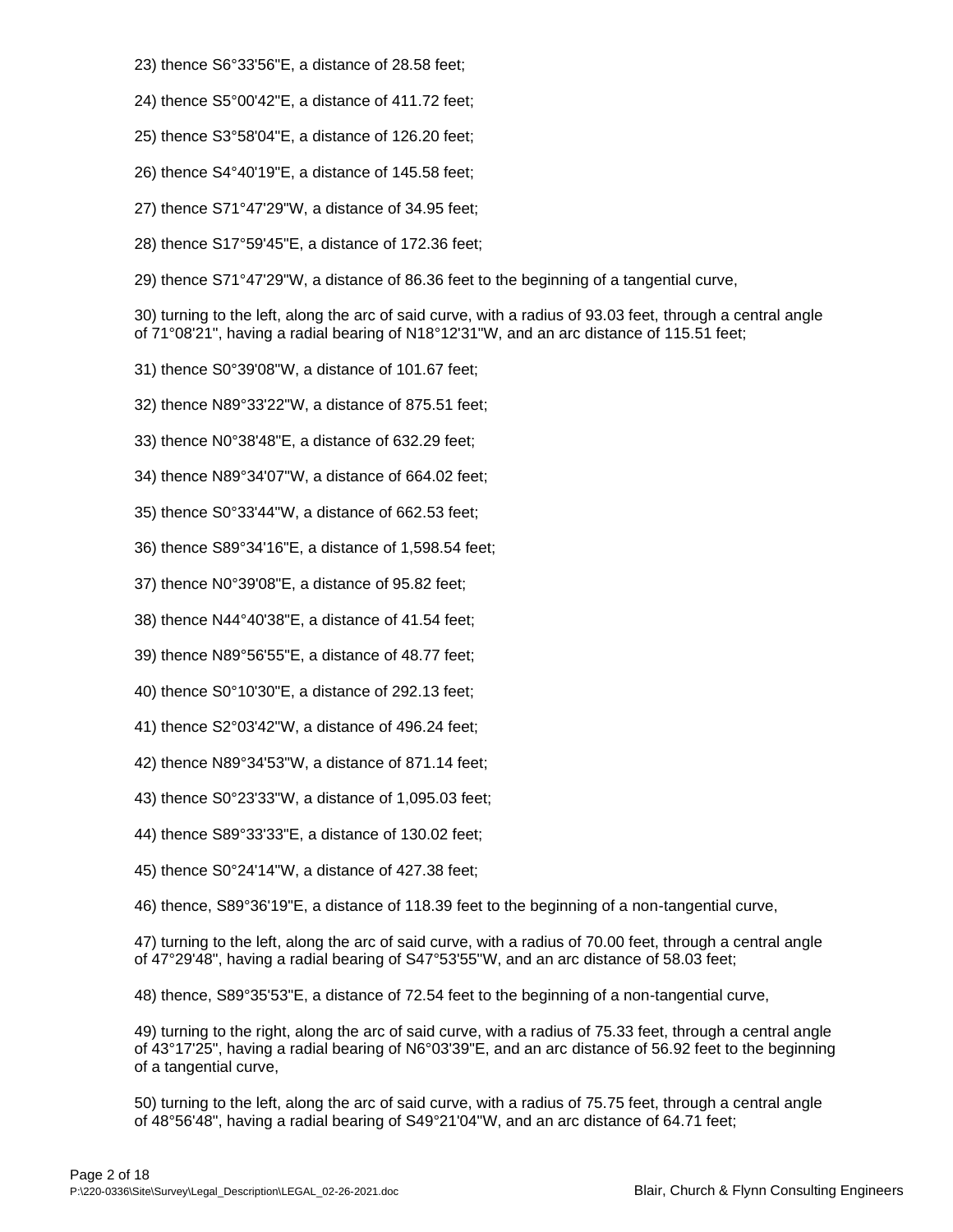51) thence S89°35'44"E, a distance of 168.91 feet to the beginning of a tangential curve,

52) turning to the left, along the arc of said curve, with a radius of 157.76 feet, through a central angle of 44°07'13", having a radial bearing of S0°00'41"E, and an arc distance of 121.48 feet;

53) thence, N45°52'06"E, a distance of 53.64 feet to the beginning of a non-tangential curve,

54) turning to the right, along the arc of said curve, with a radius of 1,100.00 feet, through a central angle of 23°08'00", having a radial bearing of S80°21'13"E, and an arc distance of 444.13 feet;

55) thence S32°46'47"W, a distance of 343.67 feet;

56) thence S0°23'42"W, a distance of 274.61 feet;

57) thence S21°52'10"W, a distance of 38.35 feet;

58) thence S68°10'29"W, a distance of 37.83 feet;

59) thence S0°24'08"W, a distance of 109.00 feet;

60) thence N89°36'19"W, a distance of 551.62 feet;

61) thence S0°31'58"W, a distance of 82.81 feet;

62) thence S0°30'10"W, a distance of 14.00 feet;

63) thence S0°32'39"W, a distance of 253.30 feet;

64) thence N89°38'51"W, a distance of 254.96 feet;

65) thence S0°30'29"W, a distance of 137.23 feet;

66) thence N89°41'37"W, a distance of 25.00 feet;

67) thence S0°30'29"W, a distance of 173.21 feet;

68) thence N89°41'43"W, a distance of 150.00 feet;

69) thence S0°28'20"W, a distance of 173.07 feet;

70) thence S89°41'13"E, a distance of 50.00 feet;

71) thence S0°28'20"W, a distance of 157.04 feet;

72) thence S89°40'24"E, a distance of 50.00 feet;

73) thence S0°27'46"W, a distance of 157.14 feet;

74) thence N89°40'25"W, a distance of 100.00 feet;

75) thence S0°27'46"W, a distance of 173.12 feet;

76) thence S89°40'24"E, a distance of 15.00 feet;

77) thence S0°27'31"W, a distance of 330.35 feet;

78) thence S89°39'07"E, a distance of 25.00 feet;

79) thence S0°27'27"W, a distance of 330.41 feet;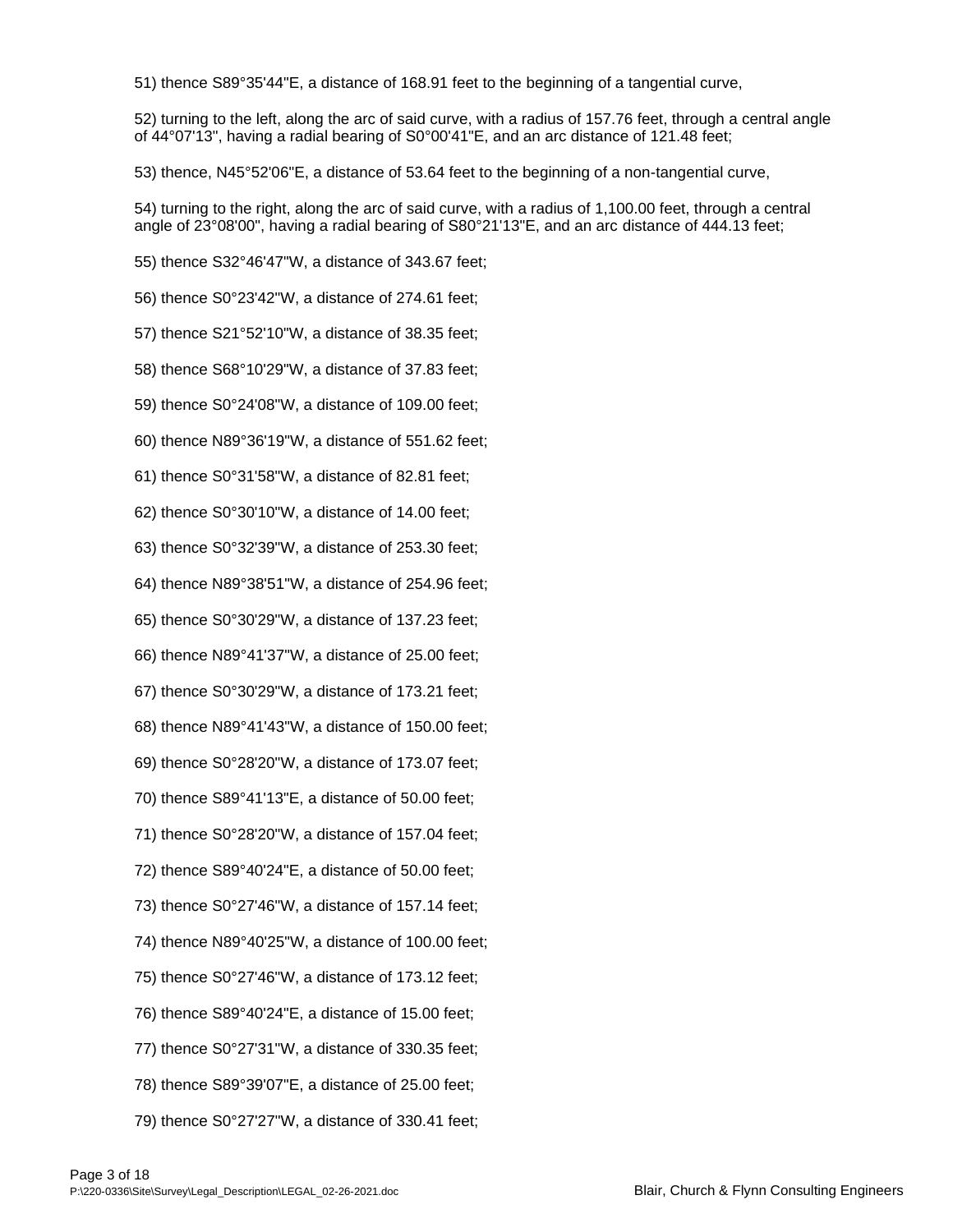80) thence S0°27'25"W, a distance of 30.04 feet; 81) thence S0°27'24"W, a distance of 145.22 feet; 82) thence N89°39'39"W, a distance of 60.00 feet; 83) thence S0°27'24"W, a distance of 155.27 feet; 84) thence S89°40'25"E, a distance of 108.00 feet; 85) thence S0°27'19"W, a distance of 152.33 feet; 86) thence S0°30'21"W, a distance of 16.00 feet; 87) thence S0°26'55"W, a distance of 162.05 feet; 88) thence N89°39'07"W, a distance of 26.52 feet; 89) thence S0°28'16"W, a distance of 178.41 feet; 90) thence N89°38'27"W, a distance of 120.00 feet; 91) thence S0°28'16"W, a distance of 639.71 feet; 92) thence S89°36'50"E, a distance of 20.00 feet; 93) thence S0°28'16"W, a distance of 203.00 feet; 94) thence N89°36'50"W, a distance of 135.00 feet; 95) thence S0°28'16"W, a distance of 930.83 feet; 96) thence S89°33'31"E, a distance of 604.28 feet; 97) thence S0°26'04"W, a distance of 330.57 feet; 98) thence S0°18'18"W, a distance of 29.91 feet; 99) thence S0°25'59"W, a distance of 330.76 feet; 100) thence S0°28'27"W, a distance of 714.12 feet; 101) thence N89°30'50"W, a distance of 395.92 feet; 102) thence S31°20'41"E, a distance of 720.46 feet; 103) thence S88°46'38"W, a distance of 86.64 feet; 104) thence S31°21'10"E, a distance of 35.38 feet; 105) thence S31°21'34"E, a distance of 176.92 feet;

106) thence S31°22'05"E, a distance of 100.03 feet;

107) thence S31°22'24"E, a distance of 91.53 feet to the beginning of a tangential curve,

108) turning to the right, along the arc of said curve, with a radius of 1,042.23 feet, through a central angle of 19°18'56", having a radial bearing of N58°37'36"E, and an arc distance of 351.36 feet to a point of intersection with a non-tangential line;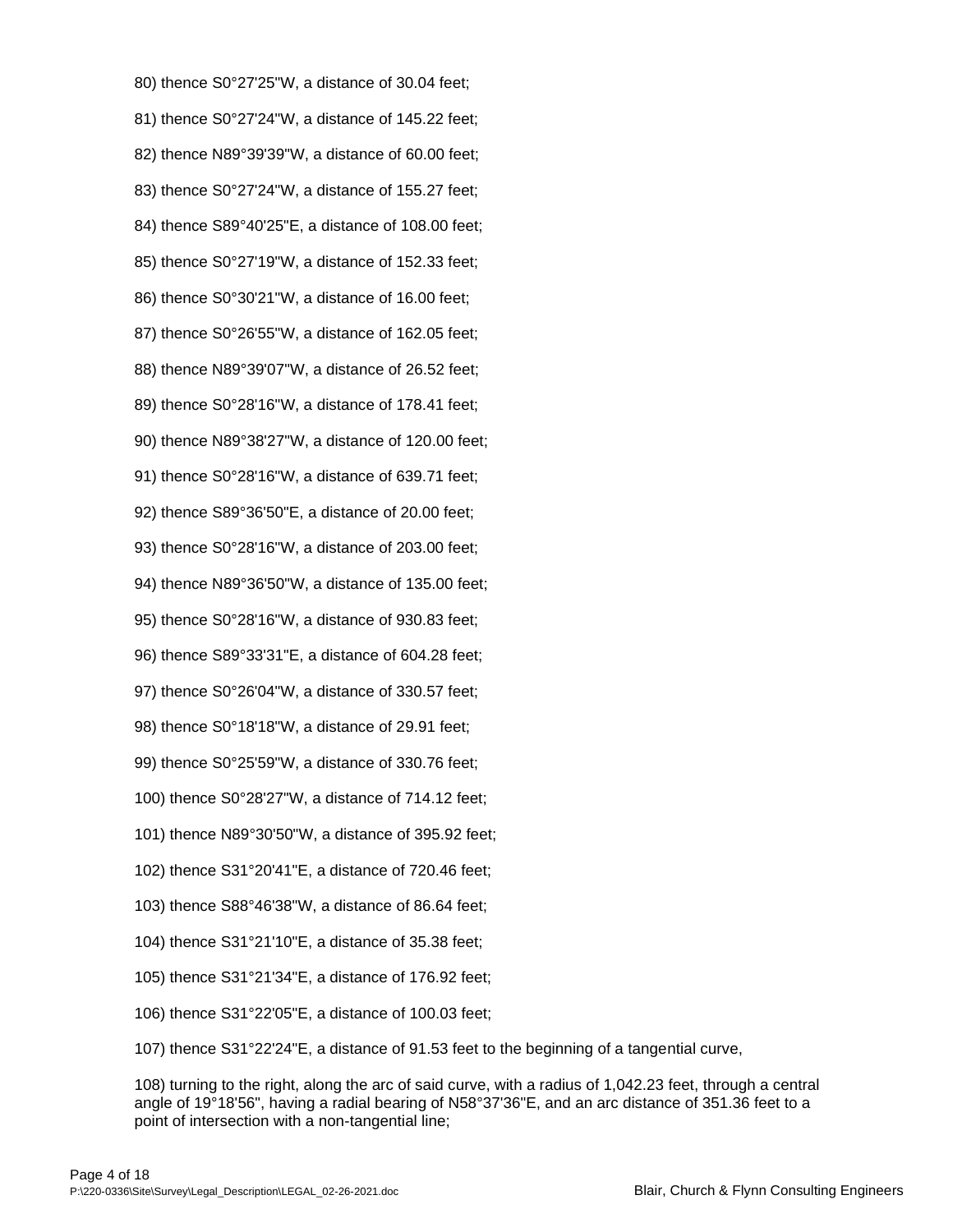109) thence S89°17'57"E, a distance of 13.84 feet; 110) thence S0°23'19"W, a distance of 155.24 feet; 111) thence S89°17'25"E, a distance of 24.89 feet; 112) thence S0°23'01"W, a distance of 143.74 feet; 113) thence N89°16'39"W, a distance of 99.54 feet; 114) thence N0°22'59"E, a distance of 268.91 feet; 115) thence N89°16'06"W, a distance of 840.54 feet; 116) thence S0°28'27"W, a distance of 44.93 feet; 117) thence S41°02'38"E, a distance of 147.69 feet; 118) thence S41°04'54"E, a distance of 125.68 feet; 119) thence S41°07'11"E, a distance of 40.29 feet; 120) thence S41°07'48"E, a distance of 33.40 feet; 121) thence S89°38'48"E, a distance of 710.36 feet; 122) thence S0°20'05"W, a distance of 322.65 feet; 123) thence S0°43'37"W, a distance of 15.01 feet; 124) thence S0°26'00"W, a distance of 127.31 feet; 125) thence S0°25'43"W, a distance of 41.11 feet; 126) thence N89°16'35"W, a distance of 3.55 feet; 127) thence S0°19'44"W, a distance of 40.21 feet; 128) thence S0°19'30"W, a distance of 106.09 feet; 129) thence S0°19'06"W, a distance of 16.04 feet; 130) thence S0°18'30"W, a distance of 126.31 feet; 131) thence S0°04'27"E, a distance of 60.17 feet; 132) thence S0°17'33"W, a distance of 272.68 feet; 133) thence S0°17'03"W, a distance of 60.23 feet; 134) thence S0°18'58"W, a distance of 276.92 feet; 135) thence S0°19'39"W, a distance of 60.29 feet; 136) thence S0°20'04"W, a distance of 110.55 feet; 137) thence S0°19'37"W, a distance of 35.69 feet; 138) thence S89°18'06"E, a distance of 14.00 feet;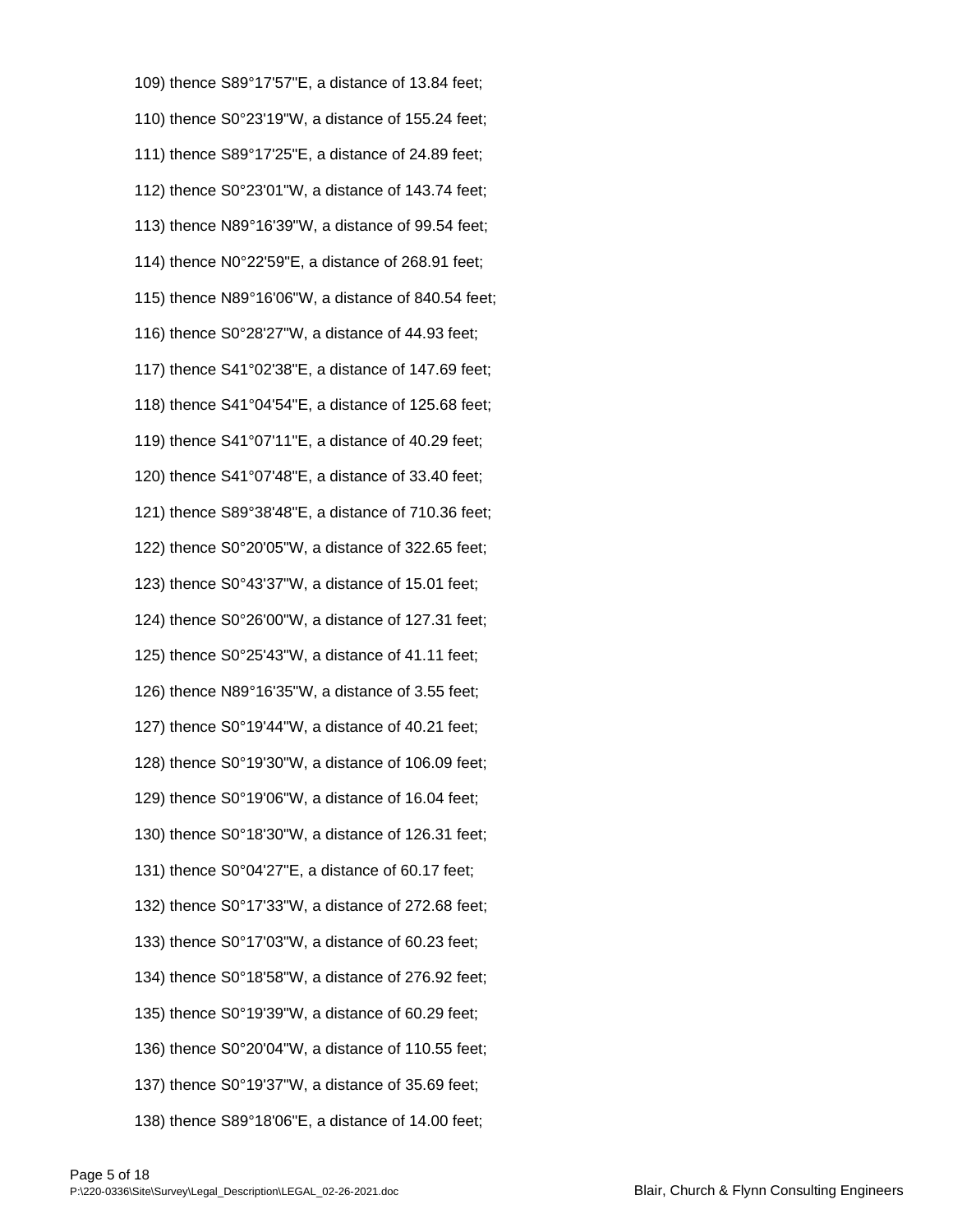139) thence S0°24'59"W, a distance of 317.57 feet; 140) thence S0°28'40"W, a distance of 305.14 feet; 141) thence N71°43'22"E, a distance of 16.95 feet; 142) thence N72°23'49"E, a distance of 52.93 feet; 143) thence S0°26'52"W, a distance of 58.67 feet; 144) thence S59°27'52"E, a distance of 26.04 feet; 145) thence N75°32'08"E, a distance of 319.58 feet; 146) thence S89°25'12"E, a distance of 149.63 feet; 147) thence N0°18'13"E, a distance of 30.16 feet; 148) thence S89°27'48"E, a distance of 229.88 feet; 149) thence N0°23'59"E, a distance of 62.13 feet; 150) thence N78°02'14"E, a distance of 25.64 feet; 151) thence N78°02'07"E, a distance of 25.65 feet; 152) thence N78°01'57"E, a distance of 51.29 feet; 153) thence N78°01'46"E, a distance of 25.64 feet; 154) thence N78°01'38"E, a distance of 25.64 feet; 155) thence N78°01'29"E, a distance of 25.64 feet; 156) thence N78°01'20"E, a distance of 25.64 feet; 157) thence N78°01'11"E, a distance of 25.64 feet; 158) thence N78°01'01"E, a distance of 25.64 feet; 159) thence N78°00'51"E, a distance of 25.64 feet; 160) thence N78°00'41"E, a distance of 25.64 feet; 161) thence S81°41'44"E, a distance of 60.53 feet; 162) thence N77°58'59"E, a distance of 273.95 feet; 163) thence S89°26'36"E, a distance of 67.07 feet; 164) thence N44°28'28"E, a distance of 40.31 feet; 165) thence N81°01'46"E, a distance of 12.63 feet; 166) thence N81°01'37"E, a distance of 25.35 feet; 167) thence N81°01'25"E, a distance of 25.35 feet; 168) thence N81°01'14"E, a distance of 25.35 feet;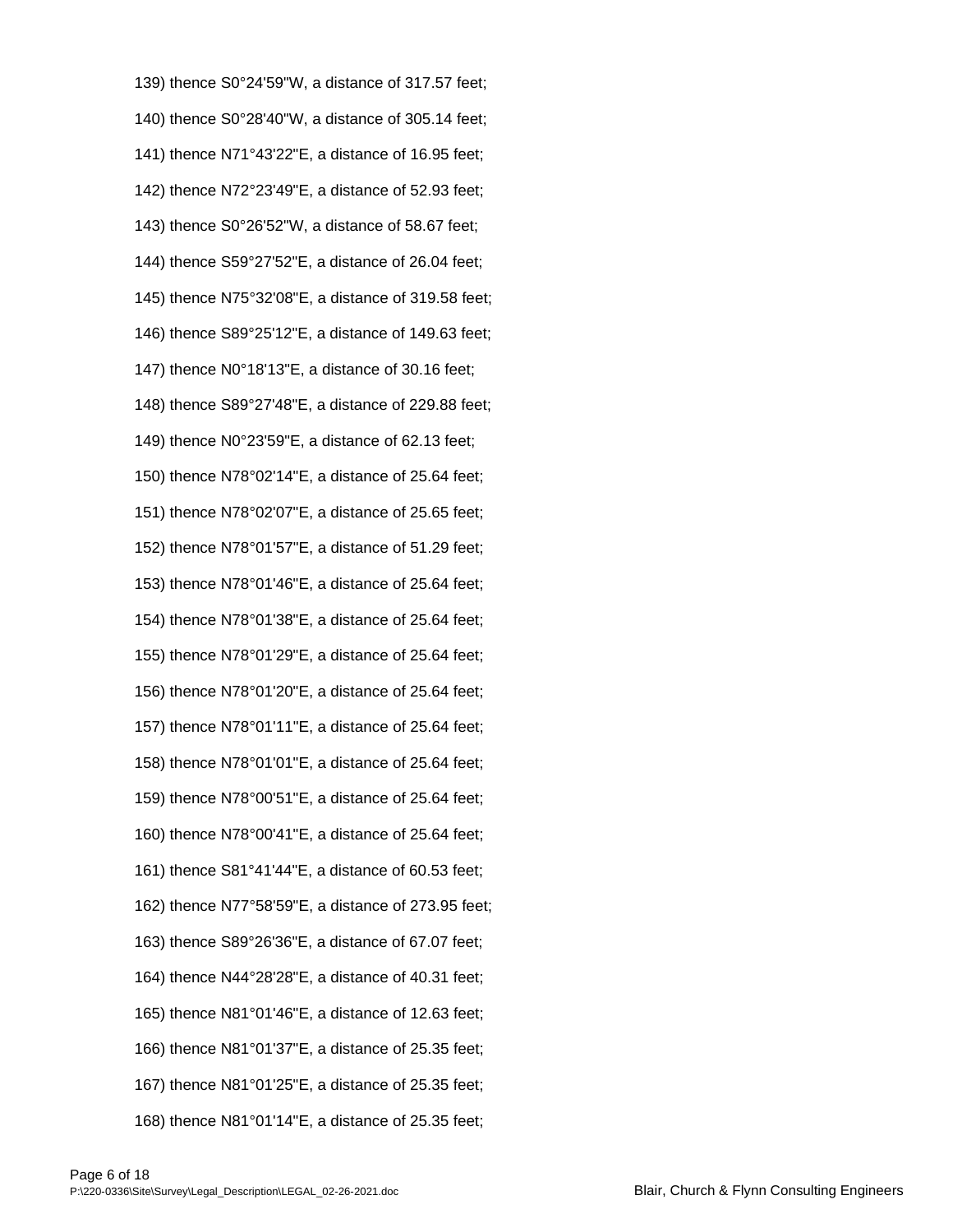169) thence N81°01'03"E, a distance of 25.35 feet; 170) thence N81°00'53"E, a distance of 25.35 feet; 171) thence N81°00'44"E, a distance of 25.32 feet; 172) thence N75°47'11"E, a distance of 77.12 feet; 173) thence N85°09'21"E, a distance of 25.08 feet; 174) thence N85°09'10"E, a distance of 25.13 feet; 175) thence N85°09'00"E, a distance of 25.13 feet; 176) thence N85°08'49"E, a distance of 25.13 feet; 177) thence N85°08'39"E, a distance of 25.13 feet; 178) thence N85°08'30"E, a distance of 25.13 feet; 179) thence N85°08'20"E, a distance of 25.13 feet; 180) thence N85°08'11"E, a distance of 25.13 feet; 181) thence N85°08'02"E, a distance of 25.13 feet; 182) thence N85°07'53"E, a distance of 25.13 feet; 183) thence N85°07'45"E, a distance of 25.13 feet; 184) thence N85°07'37"E, a distance of 25.13 feet; 185) thence N85°07'29"E, a distance of 25.13 feet; 186) thence N85°07'22"E, a distance of 25.13 feet; 187) thence N85°07'15"E, a distance of 25.12 feet; 188) thence S84°43'28"E, a distance of 60.15 feet; 189) thence S83°08'04"E, a distance of 25.14 feet; 190) thence S83°08'14"E, a distance of 25.15 feet; 191) thence S83°08'25"E, a distance of 25.15 feet; 192) thence S83°08'35"E, a distance of 25.15 feet; 193) thence S83°08'44"E, a distance of 25.15 feet; 194) thence S83°08'54"E, a distance of 25.15 feet; 195) thence S83°09'03"E, a distance of 25.15 feet; 196) thence S83°09'12"E, a distance of 25.15 feet; 197) thence S83°09'21"E, a distance of 25.15 feet; 198) thence S83°09'29"E, a distance of 25.15 feet;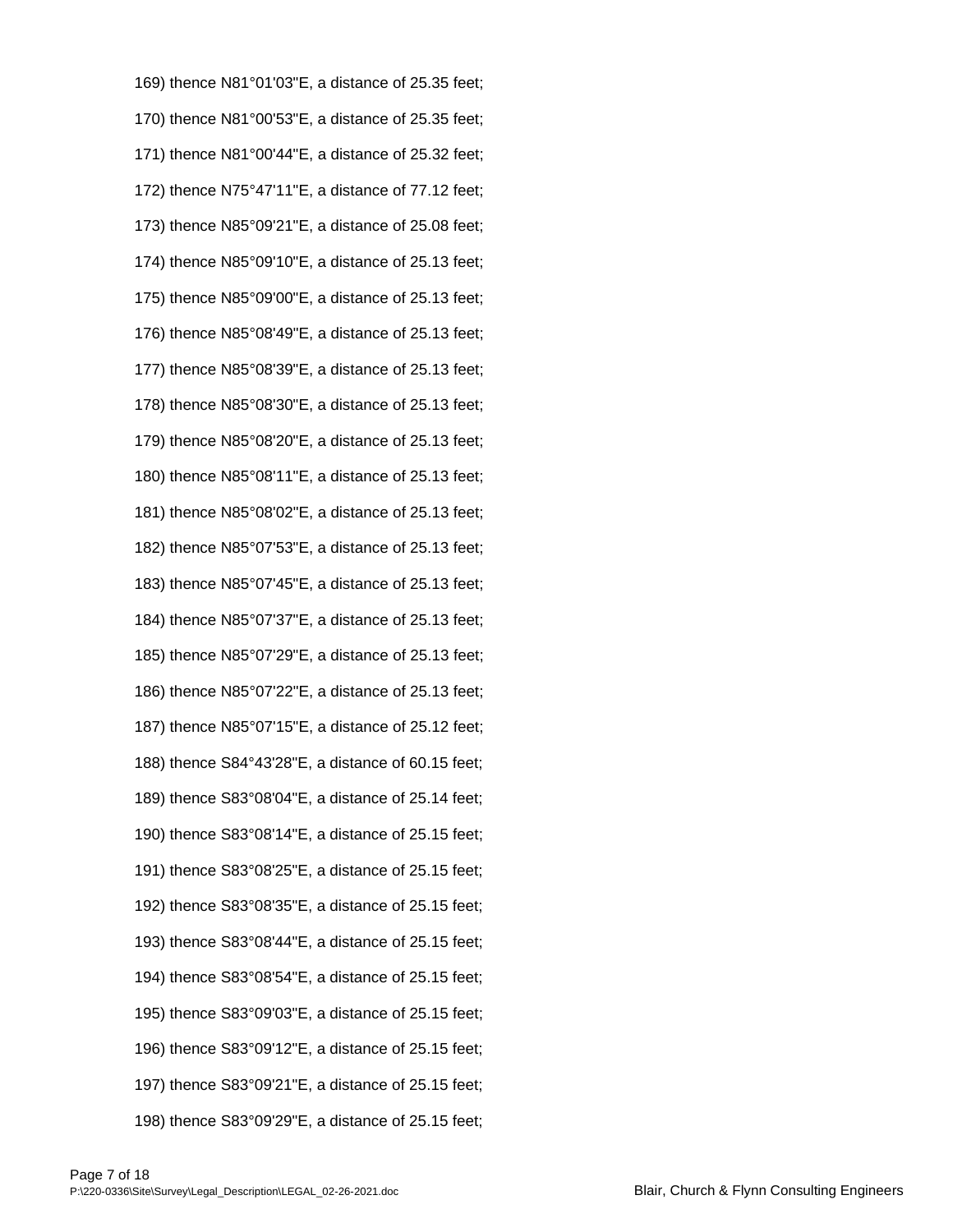- 199) thence S83°09'38"E, a distance of 25.15 feet;
- 200) thence S83°09'46"E, a distance of 25.15 feet;
- 201) thence S83°09'54"E, a distance of 25.15 feet;
- 202) thence S83°10'02"E, a distance of 25.15 feet;
- 203) thence S83°10'09"E, a distance of 25.15 feet;
- 204) thence S83°10'22"E, a distance of 60.38 feet;
- 205) thence S83°10'34"E, a distance of 25.15 feet;
- 206) thence S83°10'45"E, a distance of 50.29 feet;

207) thence S83°10'55"E, a distance of 25.15 feet to the beginning of a tangential curve,

208) turning to the right, along the arc of said curve, with a radius of 413.46 feet, through a central angle of 61°43'00", having a radial bearing of N6°49'05"E, and an arc distance of 445.36 feet to a point of intersection with a non-tangential line;

- 209) thence S89°50'28"E, a distance of 482.28 feet;
- 210) thence N6°26'59"E, a distance of 60.47 feet;
- 211) thence N6°27'00"E, a distance of 140.34 feet;
- 212) thence N17°55'30"E, a distance of 11.17 feet;
- 213) thence N19°14'43"E, a distance of 16.94 feet;
- 214) thence N20°42'04"E, a distance of 14.09 feet;
- 215) thence N21°51'53"E, a distance of 10.62 feet to the beginning of a tangential curve,

216) turning to the right, along the arc of said curve, with a radius of 437.50 feet, through a central angle of 19°35'00", having a radial bearing of N68°08'07"W, and an arc distance of 149.53 feet to a point of intersection with a non-tangential line;

- 217) thence N46°14'25"E, a distance of 83.28 feet;
- 218) thence N39°53'48"E, a distance of 16.90 feet;
- 219) thence N54°46'09"E, a distance of 206.82 feet;
- 220) thence N1°13'41"E, a distance of 30.04 feet;
- 221) thence S89°47'55"E, a distance of 420.59 feet;
- 222) thence S0°28'03"W, a distance of 69.72 feet;
- 223) thence S89°37'39"E, a distance of 183.14 feet;
- 224) thence S68°57'26"E, a distance of 33.80 feet;
- 225) thence N75°56'47"E, a distance of 117.22 feet;
- 226) thence S0°22'59"W, a distance of 35.48 feet;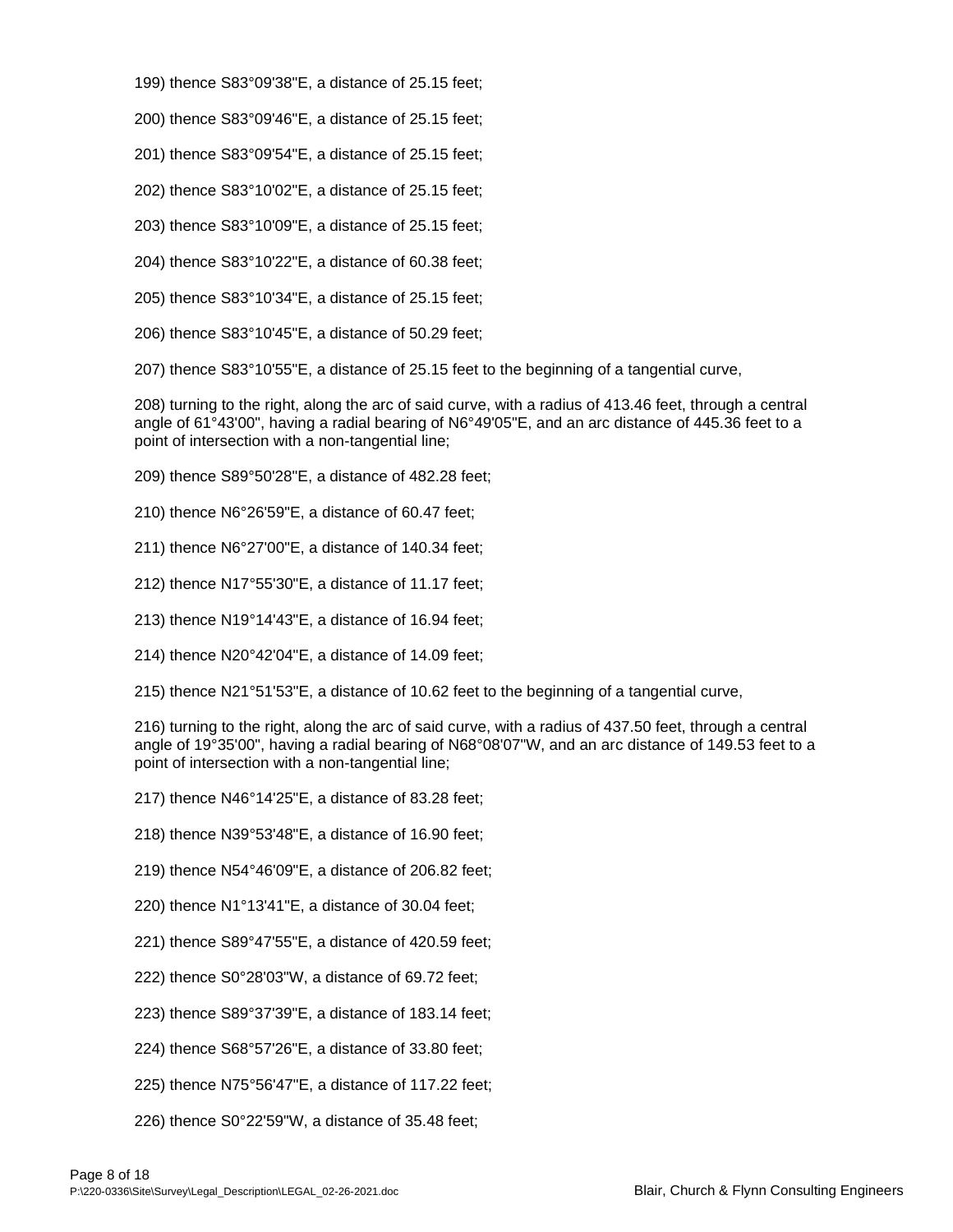227) thence N75°56'47"E, a distance of 254.14 feet;

228) thence S89°37'28"E, a distance of 2,125.81 feet;

229) thence N0°20'35"E, a distance of 52.00 feet;

- 230) thence N0°26'06"E, a distance of 7.97 feet;
- 231) thence N0°20'49"E, a distance of 57.21 feet;
- 232) thence S81°10'51"E, a distance of 446.31 feet;
- 233) thence S89°33'27"E, a distance of 160.04 feet;
- 234) thence S0°19'25"W, a distance of 52.01 feet;

235) thence S89°34'31"E, a distance of 1,811.02 feet to the beginning of a tangential curve,

236) turning to the right, along the arc of said curve, with a radius of 50.00 feet, through a central angle of 54°32'58", having a radial bearing of N0°25'29"E, and an arc distance of 47.60 feet to the beginning of a tangential curve,

237) turning to the left, along the arc of said curve, with a radius of 50.00 feet, through a central angle of 54°40'30", having a radial bearing of S54°58'27"W, and an arc distance of 47.71 feet;

238) thence S89°42'03"E, a distance of 44.03 feet;

239) thence S57°35'36"E, a distance of 211.70 feet;

240) thence S89°34'45"E, a distance of 933.26 feet;

241) thence N64°06'15"E, a distance of 240.74 feet;

242) thence S89°36'38"E, a distance of 72.67 feet;

243) thence N0°23'22"E, a distance of 74.20 feet;

244) thence S89°27'56"E, a distance of 661.79 feet;

245) thence S89°28'49"E, a distance of 661.53 feet;

246) thence S89°28'51"E, a distance of 662.03 feet;

247) thence S89°28'49"E, a distance of 661.53 feet;

248) thence S89°31'25"E, a distance of 661.52 feet;

249) thence S0°36'24"W, a distance of 164.47 feet;

250) thence S89°26'23"E, a distance of 660.52 feet;

251) thence S0°36'23"W, a distance of 1,157.15 feet;

252) thence S0°33'49"W, a distance of 5,286.26 feet;

253) thence N89°48'36"W, a distance of 4,297.02 feet;

254) thence S1°15'34"W, a distance of 1,319.32 feet;

255) thence N89°35'54"W, a distance of 998.52 feet;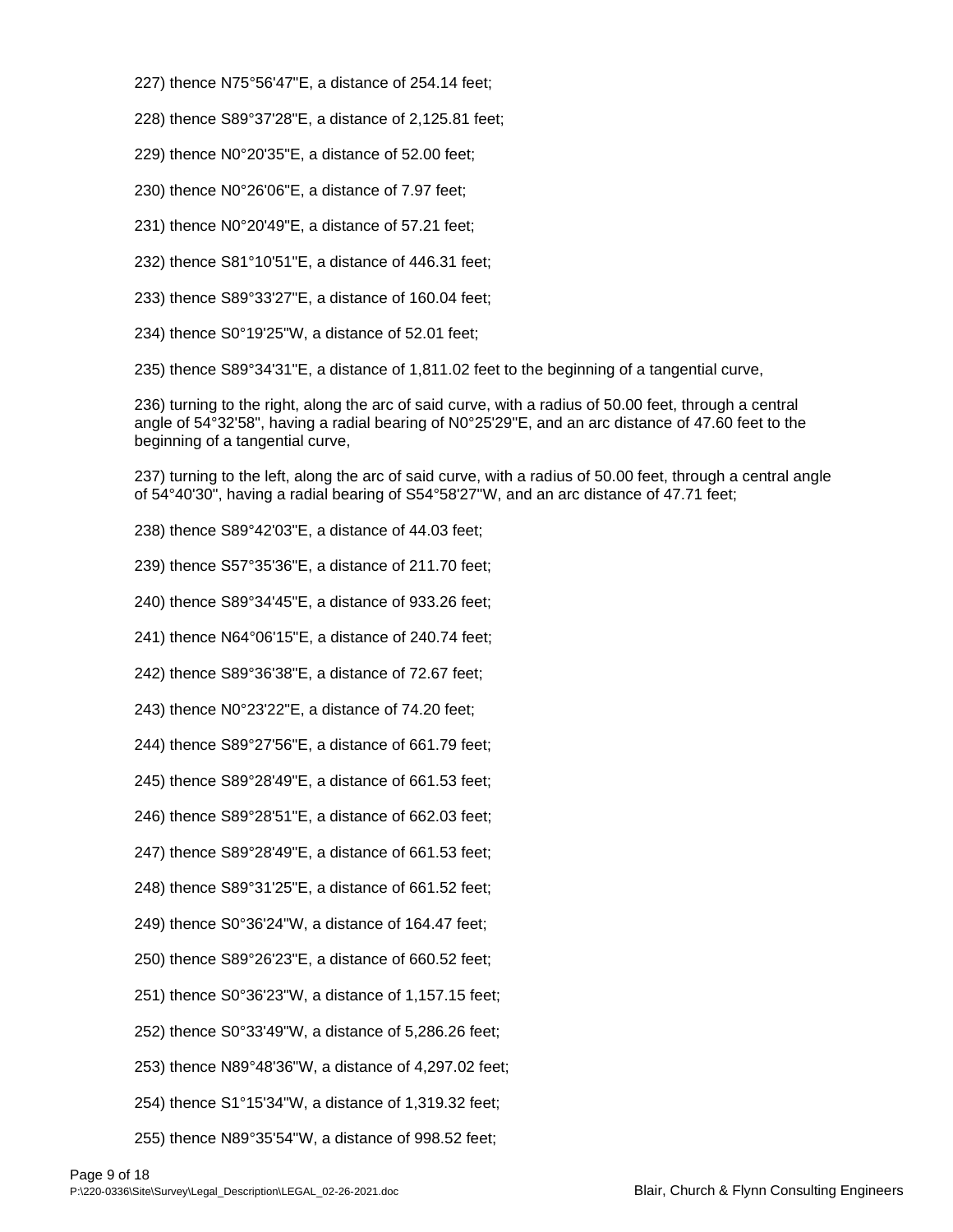256) thence S0°48'09"W, a distance of 1,320.88 feet; 257) thence N89°32'51"W, a distance of 2,975.09 feet; 258) thence S0°31'56"W, a distance of 1,345.81 feet; 259) thence S0°53'24"W, a distance of 1,287.41 feet; 260) thence N89°25'46"W, a distance of 2,310.11 feet; 261) thence S0°36'37"W, a distance of 2,628.90 feet; 262) thence N89°35'21"W, a distance of 5,300.14 feet; 263) thence N89°47'42"W, a distance of 5,307.03 feet; 264) thence N89°56'40"W, a distance of 1,350.54 feet; 265) thence N0°41'24"E, a distance of 355.53 feet; 266) thence S89°56'50"E, a distance of 30.00 feet; 267) thence N0°41'24"E, a distance of 941.01 feet; 268) thence N89°57'21"W, a distance of 30.00 feet; 269) thence N0°41'24"E, a distance of 1,356.62 feet; 270) thence S89°57'20"E, a distance of 25.58 feet; 271) thence N2°08'07"E, a distance of 335.48 feet; 272) thence N2°16'24"E, a distance of 756.35 feet; 273) thence N2°19'34"E, a distance of 1,552.28 feet; 274) thence N89°59'08"W, a distance of 3,963.00 feet; 275) thence N1°11'29"E, a distance of 1,322.54 feet; 276) thence N1°12'46"E, a distance of 1,322.80 feet; 277) thence N0°07'38"E, a distance of 737.04 feet; 278) thence N89°09'58"E, a distance of 971.28 feet; 279) thence N85°32'25"E, a distance of 308.70 feet; 280) thence N64°29'42"E, a distance of 93.14 feet; 281) thence S89°57'23"E, a distance of 58.99 feet; 282) thence N78°46'55"E, a distance of 286.25 feet; 283) thence N76°43'45"E, a distance of 205.27 feet; 284) thence N86°02'15"E, a distance of 78.97 feet; 285) thence N74°52'06"E, a distance of 269.29 feet;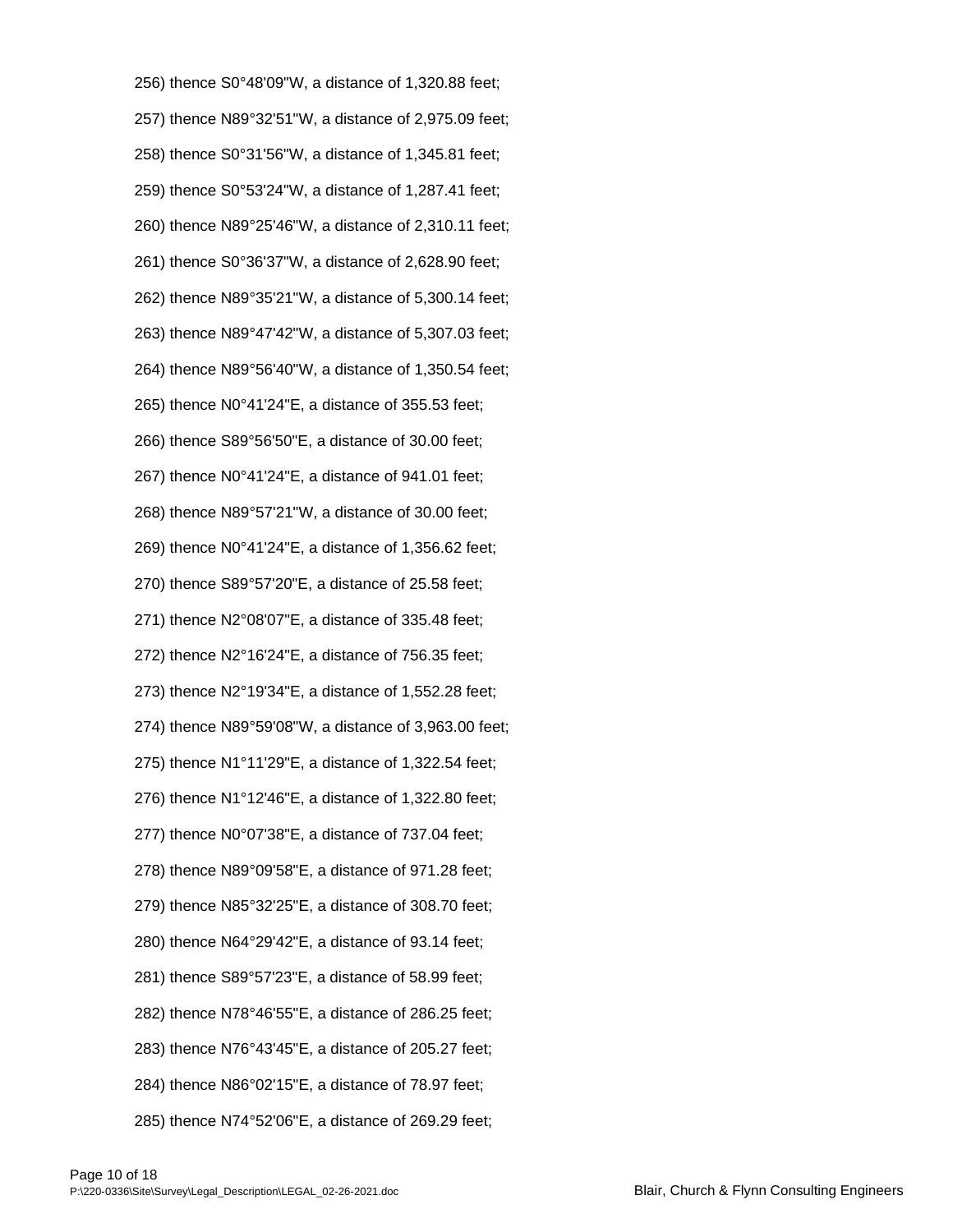286) thence N73°00'26"E, a distance of 391.99 feet;

287) thence N65°55'03"E, a distance of 166.46 feet;

288) thence, N68°33'28"E, a distance of 374.42 feet to the beginning of a non-tangential curve,

289) turning to the left, along the arc of said curve, with a radius of 935.42 feet, through a central angle of 45°16'55", having a radial bearing of S21°28'24"W, and an arc distance of 739.28 feet to a point of intersection with a non-tangential line;

290) thence S52°55'15"E, a distance of 14.26 feet;

291) thence S89°52'49"E, a distance of 79.69 feet;

292) thence N56°48'27"E, a distance of 111.49 feet;

293) thence S89°52'39"E, a distance of 92.15 feet;

294) thence, N36°32'19"E, a distance of 766.90 feet to the beginning of a non-tangential curve,

295) turning to the right, along the arc of said curve, with a radius of 2,000.00 feet, through a central angle of 22°49'30", having a radial bearing of N62°06'44"W, and an arc distance of 796.75 feet to a point of intersection with a non-tangential line;

296) thence S89°53'59"E, a distance of 40.31 feet;

297) thence N0°06'01"E, a distance of 30.07 feet;

298) thence N89°56'31"W, a distance of 5,107.62 feet;

299) thence N0°06'35"E, a distance of 2,610.00 feet;

300) thence N89°40'40"W, a distance of 2,622.04 feet;

301) thence N0°44'20"E, a distance of 324.21 feet;

302) thence N72°25'44"E, a distance of 446.03 feet;

303) thence N0°33'21"E, a distance of 65.83 feet;

304) thence S89°40'20"E, a distance of 230.00 feet;

305) thence N0°33'21"E, a distance of 789.22 feet;

306) thence S89°49'05"E, a distance of 183.51 feet;

307) thence N0°29'31"E, a distance of 101.36 feet;

308) thence N89°40'20"W, a distance of 61.00 feet;

309) thence N0°29'31"E, a distance of 163.66 feet;

310) thence N89°39'32"W, a distance of 122.21 feet;

311) thence N0°33'21"E, a distance of 290.61 feet;

312) thence S74°09'30"W, a distance of 173.42 feet;

313) thence N0°32'11"E, a distance of 26.72 feet;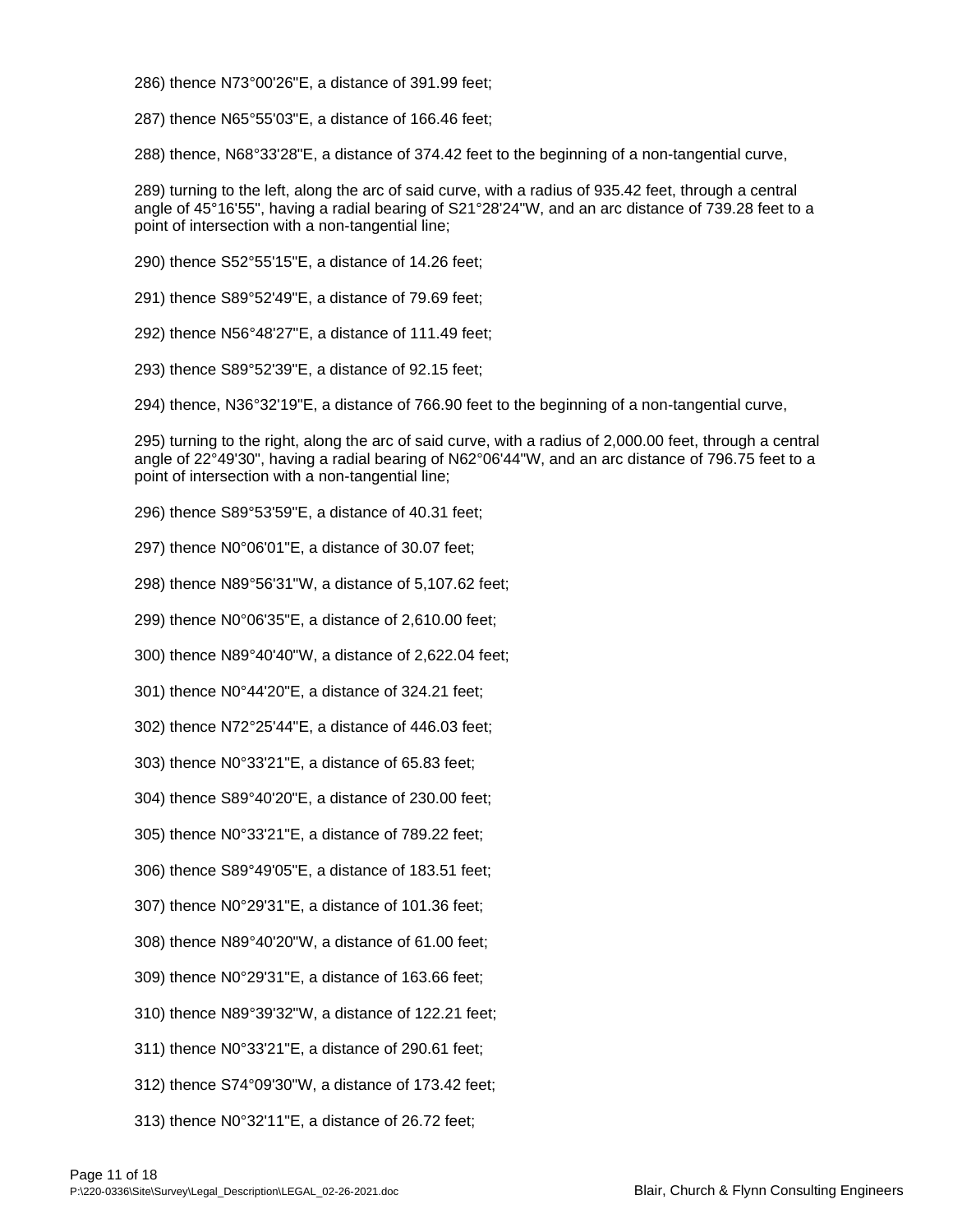314) thence N89°29'47"W, a distance of 141.61 feet; 315) thence N0°35'10"E, a distance of 126.36 feet; 316) thence N89°39'32"W, a distance of 341.70 feet; 317) thence N0°39'05"E, a distance of 659.91 feet; 318) thence N89°37'33"W, a distance of 2,565.05 feet; 319) thence N0°16'17"E, a distance of 2,639.53 feet; 320) thence N0°17'35"E, a distance of 2,640.53 feet; 321) thence S89°46'07"E, a distance of 2,171.33 feet; 322) thence S41°01'52"E, a distance of 1,548.34 feet; 323) thence S0°43'53"W, a distance of 75.07 feet; 324) thence S41°01'52"E, a distance of 1,884.89 feet; 325) thence S89°31'23"E, a distance of 65.57 feet; 326) thence S41°01'02"E, a distance of 998.19 feet; 327) thence S34°04'47"E, a distance of 55.00 feet; 328) thence S41°01'05"E, a distance of 88.94 feet; 329) thence S41°08'20"E, a distance of 2,348.16 feet; 330) thence S40°55'05"E, a distance of 39.28 feet; 331) thence S40°14'57"E, a distance of 1,526.96 feet; 332) thence S41°29'09"E, a distance of 1,920.16 feet; 333) thence N89°56'02"E, a distance of 261.35 feet; 334) thence S40°53'43"E, a distance of 2,662.61 feet; 335) thence N59°24'29"E, a distance of 116.01 feet; 336) thence N66°26'35"E, a distance of 129.55 feet; 337) thence N56°50'40"E, a distance of 152.57 feet; 338) thence N56°50'45"E, a distance of 28.57 feet; 339) thence N28°08'20"E, a distance of 53.05 feet; 340) thence N56°47'12"E, a distance of 72.53 feet; 341) thence N56°47'16"E, a distance of 45.50 feet; 342) thence N56°47'23"E, a distance of 145.42 feet; 343) thence N56°47'30"E, a distance of 61.60 feet;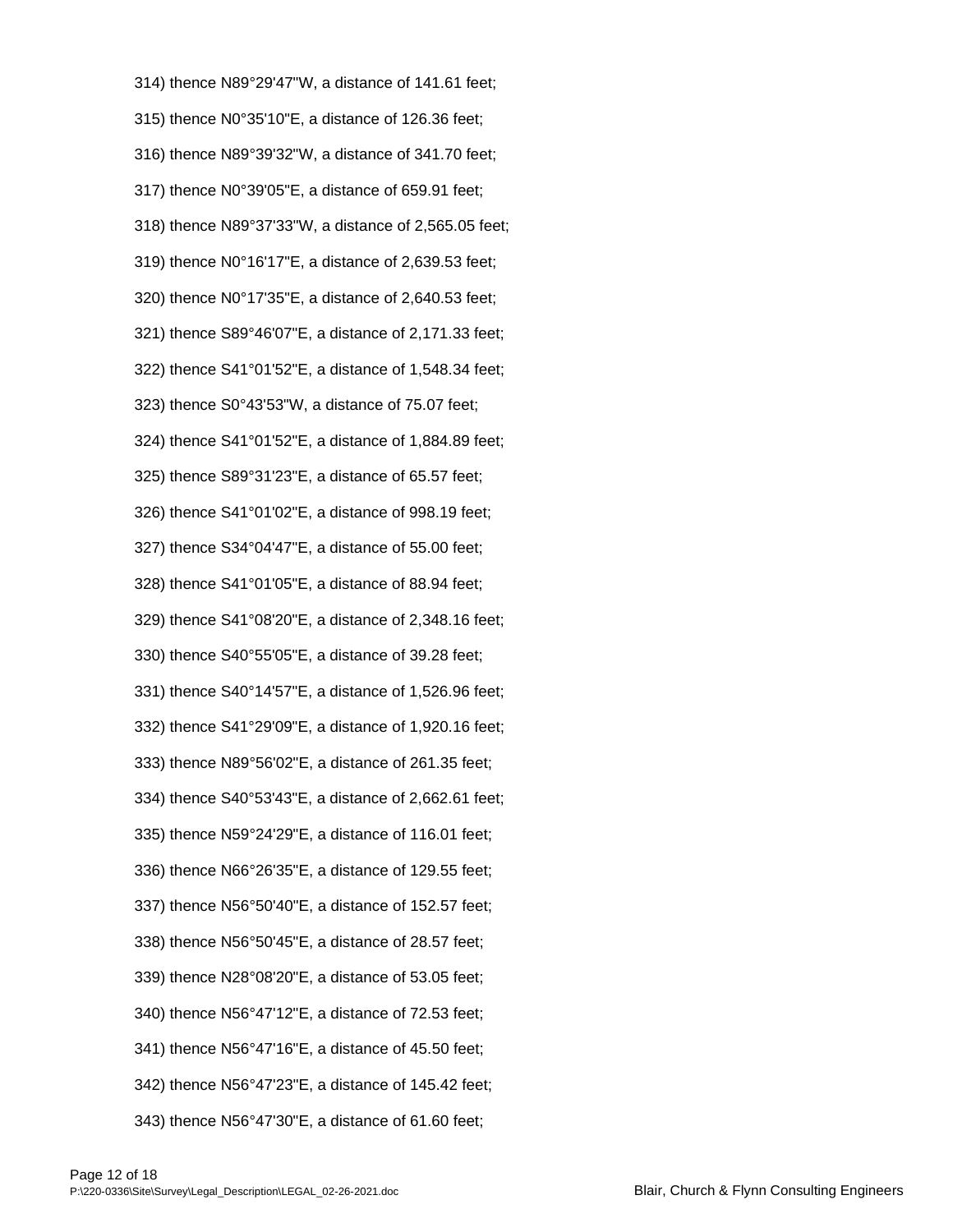344) thence N56°47'36"E, a distance of 90.95 feet; 345) thence N56°47'40"E, a distance of 39.66 feet; 346) thence S47°42'16"E, a distance of 26.83 feet; 347) thence N56°51'23"E, a distance of 11.27 feet; 348) thence N56°51'26"E, a distance of 91.08 feet; 349) thence N56°51'30"E, a distance of 45.54 feet; 350) thence N56°11'15"E, a distance of 42.00 feet; 351) thence N32°54'27"E, a distance of 110.40 feet; 352) thence S89°55'29"E, a distance of 66.92 feet; 353) thence N57°20'14"E, a distance of 555.00 feet; 354) thence N54°02'32"E, a distance of 24.77 feet; 355) thence N50°38'32"E, a distance of 109.53 feet; 356) thence N58°45'53"E, a distance of 165.64 feet; 357) thence N57°45'59"E, a distance of 406.74 feet; 358) thence N84°05'07"E, a distance of 83.41 feet; 359) thence N52°27'49"E, a distance of 10.79 feet; 360) thence N52°28'00"E, a distance of 40.72 feet; 361) thence N52°28'24"E, a distance of 81.45 feet; 362) thence N52°39'27"E, a distance of 92.92 feet; 363) thence N56°10'55"E, a distance of 154.17 feet; 364) thence N58°49'40"E, a distance of 107.32 feet; 365) thence N59°46'06"E, a distance of 164.73 feet; 366) thence N28°08'25"E, a distance of 110.58 feet; 367) thence S89°41'14"E, a distance of 36.18 feet; 368) thence S89°39'18"E, a distance of 199.06 feet; 369) thence N31°32'34"E, a distance of 140.59 feet; 370) thence S89°39'32"E, a distance of 235.63 feet; 371) thence N17°11'12"E, a distance of 107.94 feet; 372) thence N73°15'06"E, a distance of 383.74 feet; 373) thence S89°34'47"E, a distance of 185.65 feet;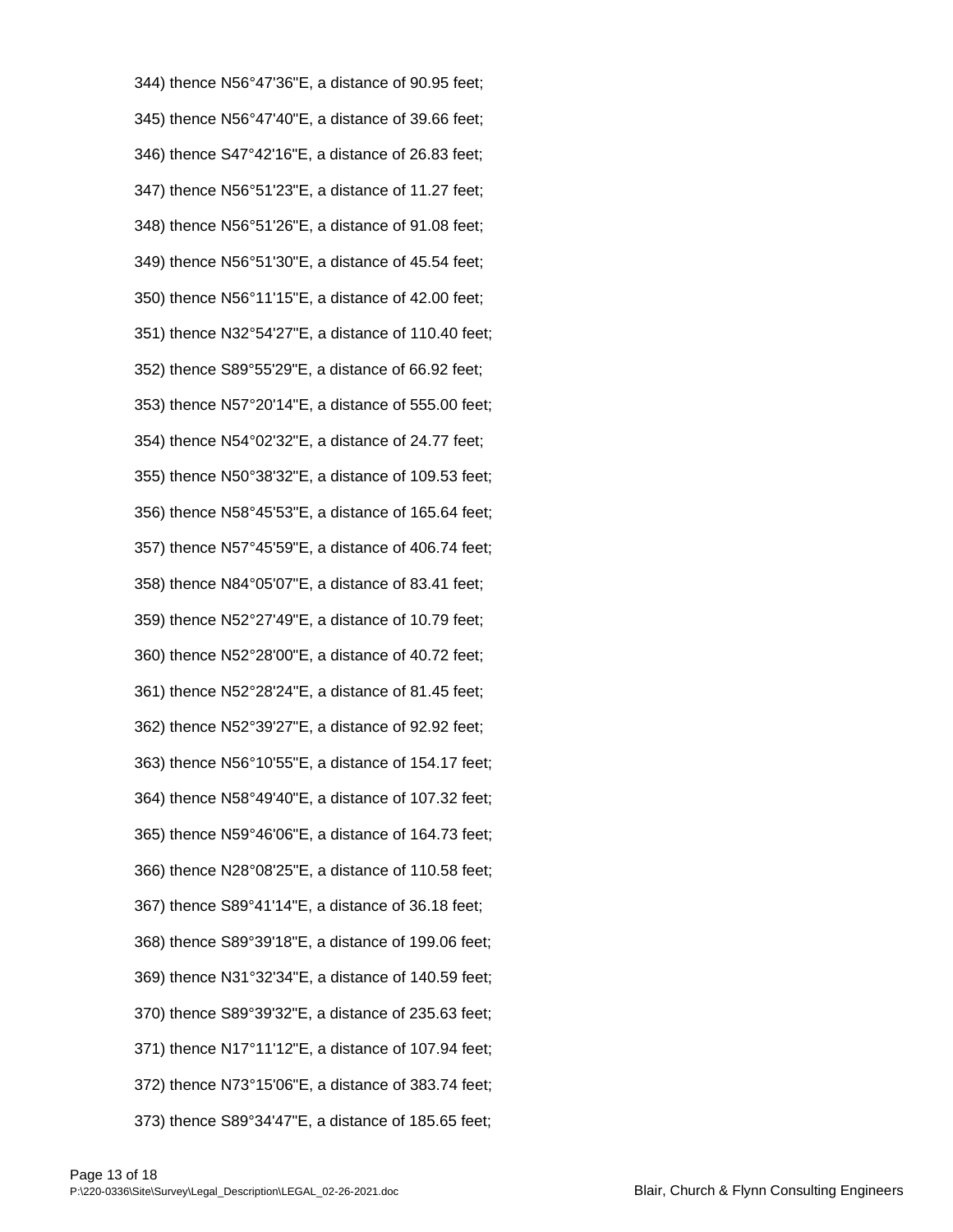374) thence N53°28'05"E, a distance of 74.82 feet; 375) thence N74°52'04"E, a distance of 365.61 feet; 376) thence S89°14'05"E, a distance of 275.39 feet; 377) thence N0°28'18"E, a distance of 693.93 feet; 378) thence S89°50'52"W, a distance of 279.20 feet; 379) thence N0°12'37"E, a distance of 171.70 feet; 380) thence N89°45'56"E, a distance of 42.99 feet; 381) thence N0°10'09"E, a distance of 162.58 feet; 382) thence N89°37'47"E, a distance of 39.85 feet; 383) thence N0°41'48"E, a distance of 315.50 feet; 384) thence S89°33'23"W, a distance of 3.98 feet; 385) thence N0°03'57"E, a distance of 346.83 feet; 386) thence N89°26'03"E, a distance of 202.51 feet; 387) thence N0°27'42"E, a distance of 310.26 feet; 388) thence S89°46'36"W, a distance of 133.79 feet; 389) thence N0°03'20"W, a distance of 129.06 feet; 390) thence N0°04'17"W, a distance of 8.87 feet; 391) thence N4°14'15"E, a distance of 38.44 feet; 392) thence N0°05'07"W, a distance of 23.29 feet; 393) thence N0°05'09"W, a distance of 150.77 feet; 394) thence S89°54'54"W, a distance of 370.66 feet; 395) thence N0°15'35"E, a distance of 176.05 feet; 396) thence N89°59'27"E, a distance of 160.84 feet; 397) thence N0°17'49"E, a distance of 125.01 feet; 398) thence N0°16'34"E, a distance of 59.86 feet; 399) thence N0°20'36"E, a distance of 280.83 feet; 400) thence N0°10'22"W, a distance of 45.10 feet; 401) thence N0°27'48"E, a distance of 605.45 feet; 402) thence N5°37'39"E, a distance of 60.53 feet; 403) thence N1°40'02"E, a distance of 320.01 feet;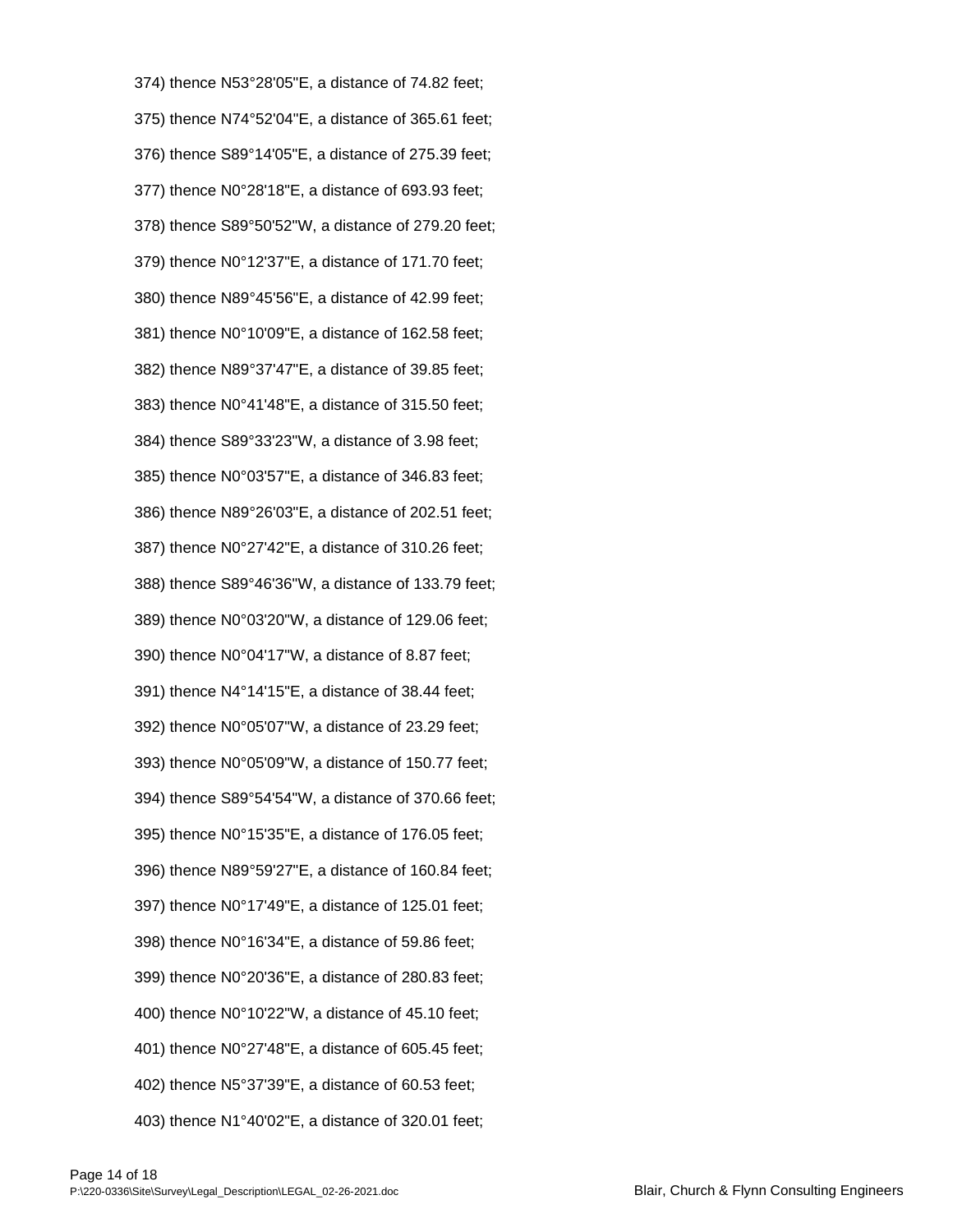404) thence N1°49'48"E, a distance of 50.02 feet; 405) thence N1°34'45"E, a distance of 232.93 feet; 406) thence N4°17'21"W, a distance of 55.17 feet; 407) thence N0°14'16"E, a distance of 635.98 feet; 408) thence N90°00'00"E, a distance of 181.33 feet; 409) thence N31°37'16"W, a distance of 774.55 feet; 410) thence N89°50'19"E, a distance of 334.71 feet; 411) thence N0°34'09"E, a distance of 329.58 feet; 412) thence N89°57'36"E, a distance of 229.74 feet; 413) thence N0°23'25"E, a distance of 331.04 feet; 414) thence S89°58'08"W, a distance of 257.63 feet; 415) thence N0°36'17"E, a distance of 164.60 feet; 416) thence N89°58'59"W, a distance of 201.01 feet; 417) thence N0°36'28"E, a distance of 165.25 feet; 418) thence N89°58'05"E, a distance of 29.72 feet; 419) thence N0°30'17"E, a distance of 300.51 feet; 420) thence N0°36'32"E, a distance of 59.98 feet; 421) thence N0°14'50"E, a distance of 134.46 feet; 422) thence S89°31'39"E, a distance of 12.78 feet; 423) thence N0°24'35"E, a distance of 166.25 feet; 424) thence N89°58'37"W, a distance of 242.07 feet; 425) thence N0°23'40"E, a distance of 295.45 feet; 426) thence N1°02'26"E, a distance of 35.12 feet; 427) thence N0°15'02"W, a distance of 148.95 feet; 428) thence N0°59'45"E, a distance of 181.33 feet; 429) thence N0°26'00"E, a distance of 330.51 feet; 430) thence S89°57'24"E, a distance of 329.65 feet; 431) thence N0°26'55"E, a distance of 660.90 feet; 432) thence S89°56'05"E, a distance of 100.39 feet; 433) thence N0°26'24"E, a distance of 173.23 feet;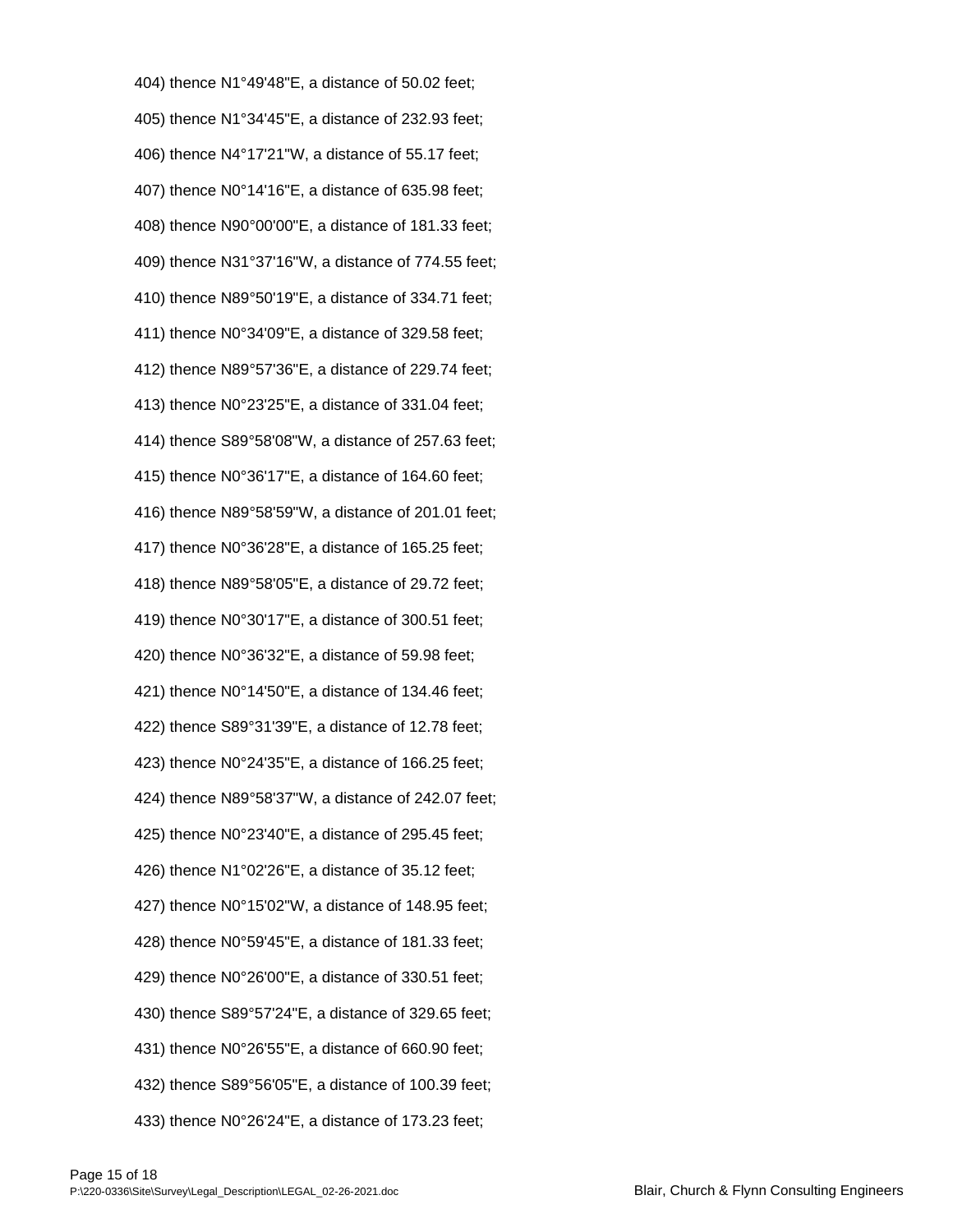434) thence S89°56'30"E, a distance of 49.30 feet; 435) thence N0°27'37"E, a distance of 157.09 feet; 436) thence N89°54'47"W, a distance of 49.37 feet; 437) thence N0°26'50"E, a distance of 157.26 feet; 438) thence N0°26'39"E, a distance of 15.96 feet; 439) thence N0°26'28"E, a distance of 127.21 feet; 440) thence N0°26'41"E, a distance of 60.03 feet; 441) thence N0°26'53"E, a distance of 127.28 feet; 442) thence N89°54'22"W, a distance of 49.91 feet; 443) thence N0°26'12"E, a distance of 173.14 feet; 444) thence N89°53'29"W, a distance of 49.93 feet; 445) thence N0°23'28"E, a distance of 157.44 feet; 446) thence N89°55'04"W, a distance of 330.61 feet; 447) thence N0°20'47"E, a distance of 337.00 feet; 448) thence S89°59'22"E, a distance of 206.05 feet; 449) thence N0°35'05"E, a distance of 16.00 feet; 450) thence S89°59'22"E, a distance of 455.51 feet; 451) thence N0°32'58"E, a distance of 1,001.44 feet; 452) thence N89°27'02"W, a distance of 54.82 feet; 453) thence N15°45'39"W, a distance of 75.00 feet; 454) thence N30°10'39"W, a distance of 50.00 feet; 455) thence N47°55'39"W, a distance of 102.55 feet; 456) thence S89°57'09"W, a distance of 481.45 feet; 457) thence N0°36'15"E, a distance of 650.77 feet; 458) thence S89°56'27"W, a distance of 1.65 feet; 459) thence N0°35'05"E, a distance of 635.74 feet; 460) thence N89°46'56"E, a distance of 30.00 feet; 461) thence N0°34'18"E, a distance of 328.10 feet; 462) thence N89°50'09"E, a distance of 300.99 feet; 463) thence N0°34'18"E, a distance of 362.10 feet;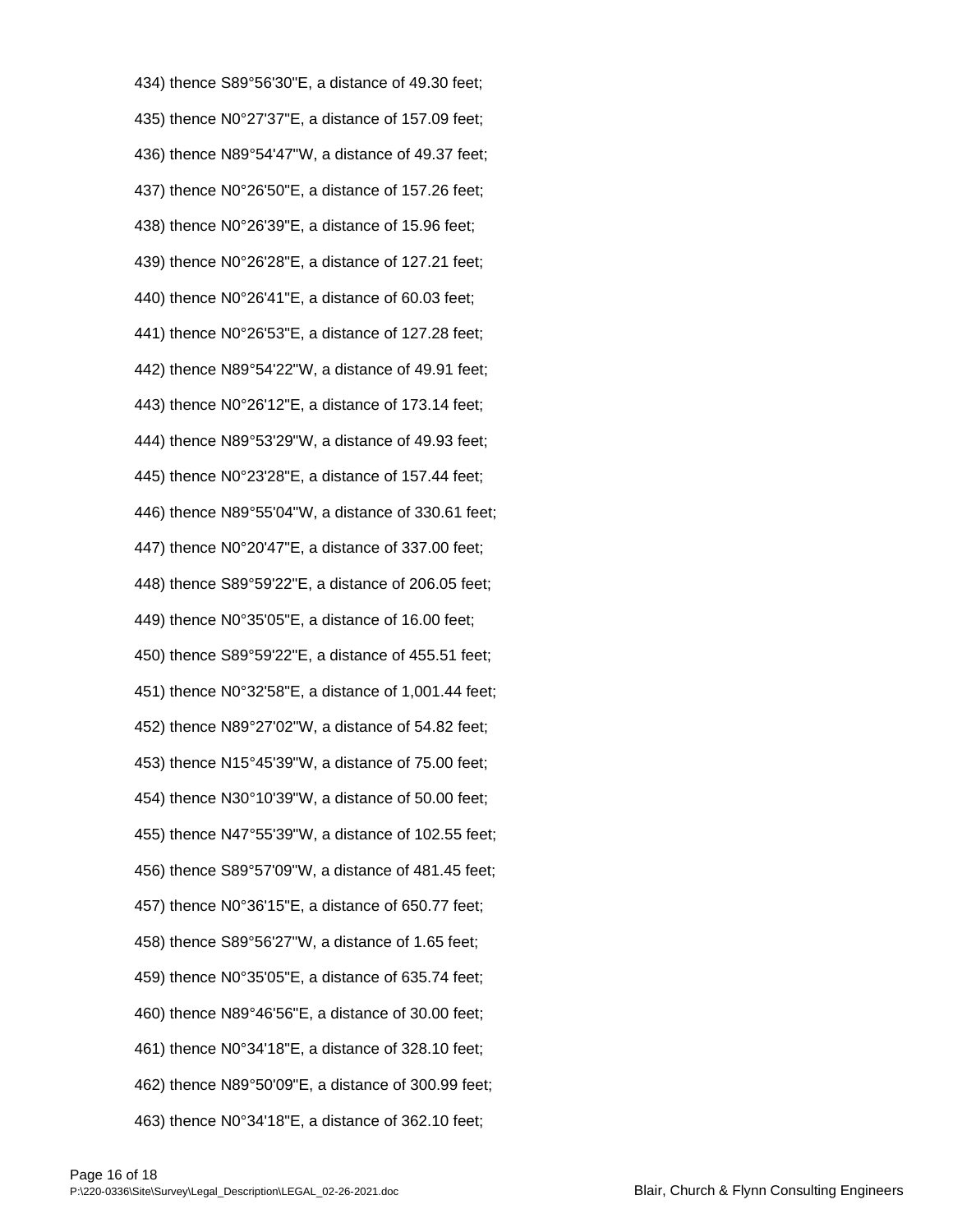464) thence S89°45'16"W, a distance of 542.58 feet; 465) thence N0°45'48"E, a distance of 135.25 feet; 466) thence N89°47'44"E, a distance of 73.31 feet; 467) thence N0°29'38"E, a distance of 165.39 feet; 468) thence S89°46'55"W, a distance of 258.41 feet; 469) thence N0°32'58"E, a distance of 90.94 feet; 470) thence S89°46'25"W, a distance of 34.00 feet; 471) thence N0°33'06"E, a distance of 74.40 feet; 472) thence N89°45'16"E, a distance of 115.46 feet; 473) thence N0°32'40"E, a distance of 165.05 feet; 474) thence N89°50'40"E, a distance of 301.31 feet; 475) thence N0°33'44"E, a distance of 662.28 feet; 476) thence N89°49'15"E, a distance of 160.00 feet; 477) thence N0°33'46"E, a distance of 661.78 feet; 478) thence N89°44'59"E, a distance of 160.02 feet; 479) thence N0°44'18"E, a distance of 528.80 feet; 480) thence S89°09'52"E, a distance of 24.41 feet; 481) thence N0°42'02"E, a distance of 129.78 feet; 482) thence S89°45'41"W, a distance of 175.18 feet; 483) thence N0°42'35"E, a distance of 657.36 feet; 484) thence N89°44'22"E, a distance of 150.16 feet; 485) thence N0°41'07"E, a distance of 240.41 feet; 486) thence S89°50'45"E, a distance of 49.99 feet; 487) thence N0°42'01"E, a distance of 417.24 feet; 488) thence S89°44'22"W, a distance of 174.99 feet; 489) thence N0°42'19"E, a distance of 147.94 feet; 490) thence S89°48'28"W, a distance of 37.95 feet; 491) thence N0°42'35"E, a distance of 119.42 feet; 492) thence N89°48'40"E, a distance of 37.94 feet; 493) thence N0°42'19"E, a distance of 119.42 feet;